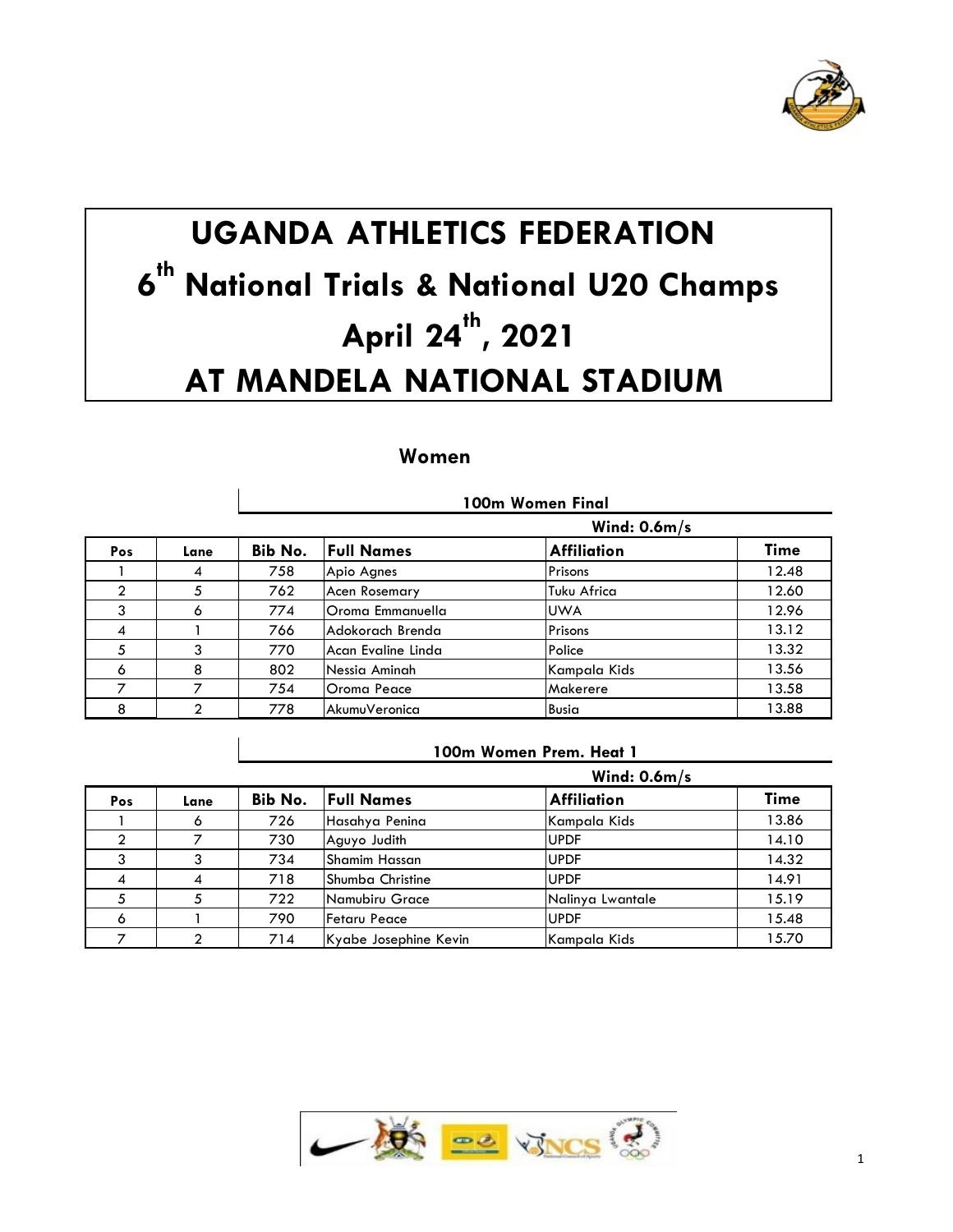

#### **100m Women Prem. Heat 2**

|     |      |         | Wind: $0.4m/s$     |                    |             |
|-----|------|---------|--------------------|--------------------|-------------|
| Pos | Lane | Bib No. | <b>Full Names</b>  | <b>Affiliation</b> | <b>Time</b> |
|     | 8    | 770     | Acan Evaline Linda | Police             | 13.05       |
|     |      | 778     | AkumuVeronica      | <b>Busia</b>       | 13.37       |
| 3   | Ô    | 782     | Avako Joyce        | Nampunge           | 13.80       |
| 4   |      | 798     | Akong Justine      | Kampala Kids       | 14.08       |
|     | 4    | 786     | Anamo Vicky        | Amuria             | 14.37       |
| 6   |      | 742     | Amongi Scovia      | <b>UPDF</b>        | 14.59       |
|     |      | 738     | Amony Sharon       | Standard           | 14.81       |
| 8   |      | 794     | Akullu Miriam      | Kampala Kids       | 14.99       |

#### **100m Women Prem. Heat 3**

| Pos            |      | Wind: $-0.3m/s$ |                   |                    |       |  |
|----------------|------|-----------------|-------------------|--------------------|-------|--|
|                | Lane | Bib No.         | <b>Full Names</b> | <b>Affiliation</b> | Time  |  |
|                | 4    | 758             | Apio Agnes        | Prisons            | 12.41 |  |
| $\mathfrak{p}$ |      | 762             | Acen Rosemary     | Tuku Africa        | 12.53 |  |
| 3              |      | 774             | lOroma Emmanuella | <b>UWA</b>         | 12.88 |  |
| $\overline{4}$ | Ô    | 766             | Adokorach Brenda  | Prisons            | 12.96 |  |
|                |      | 754             | Oroma Peace       | Makerere           | 13.55 |  |
| 6              | 3    | 802             | Nessia Aminah     | Kampala Kids       | 13.69 |  |
|                | 8    | 746             | Ayiorwoth Flavia  | Makerere           | 14.12 |  |
| 8              |      | 750             | Nyapolo Charity   | Makerere           | 14.15 |  |

# **200m Women Heat 1**

| Pos            |      | Wind: $2.0m/s$ |                       |                    |             |  |  |
|----------------|------|----------------|-----------------------|--------------------|-------------|--|--|
|                | Lane | Bib No.        | <b>Full Names</b>     | <b>Affiliation</b> | <b>Time</b> |  |  |
|                |      | 1073           | Auma Mary             | Prisons            | 25.36       |  |  |
| ◠              |      | 1235           | Anguparu Pamela       | Kyambogo           | 28.43       |  |  |
|                |      | 746            | Ayiorwoth Flavia      | Makerere           | 29.25       |  |  |
| $\overline{A}$ |      | 730            | Aguyo Judith          | <b>UPDF</b>        | 29.76       |  |  |
|                |      | 726            | Hasahya Penina        | Kampala Kids       | 30.02       |  |  |
| 6              | O    | 714            | Kyabe Josephine Kevin | Kampala Kids       | 31.48       |  |  |
|                |      | 790            | Fetaru Peace          | <b>UPDF</b>        | 36.69       |  |  |

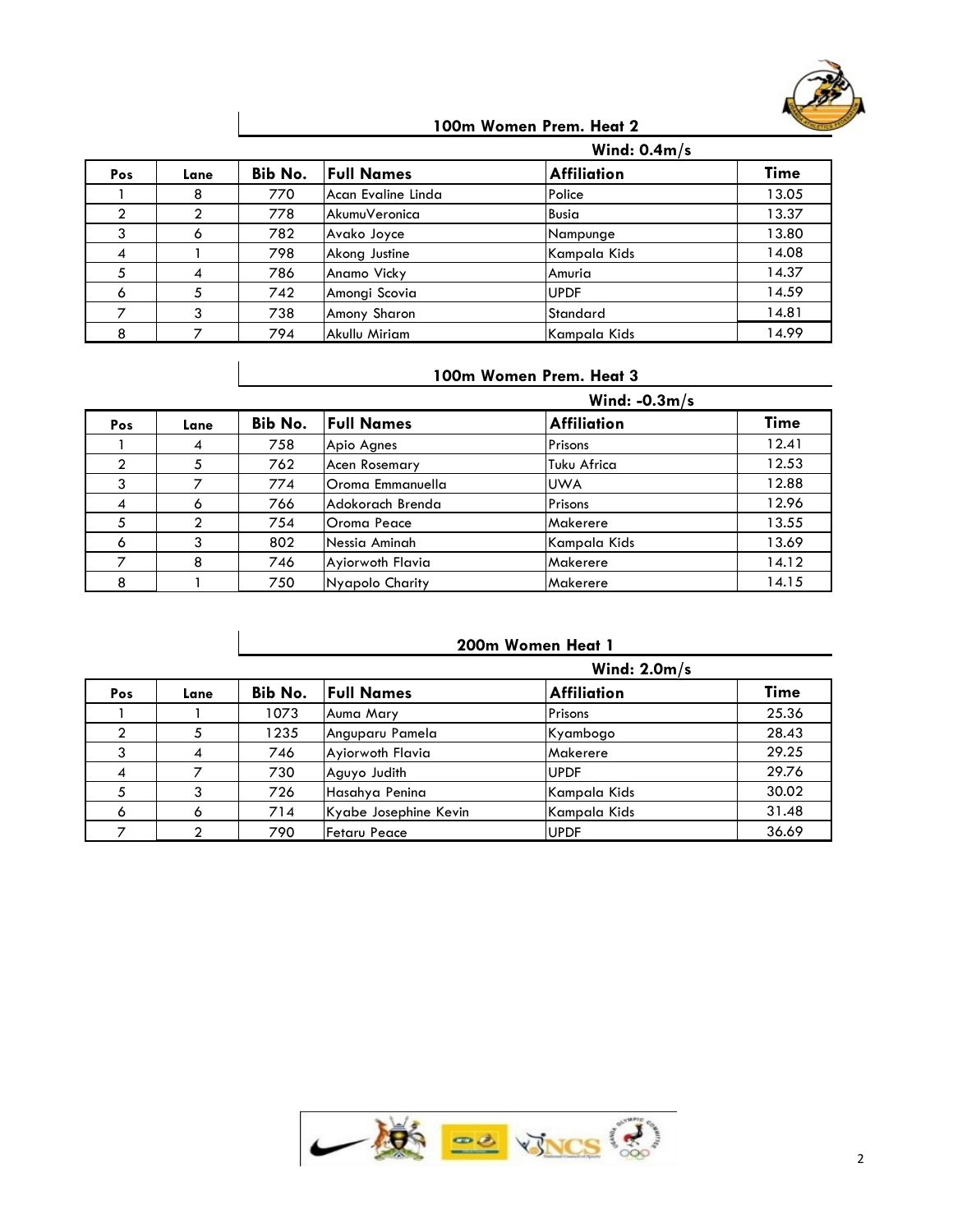

#### **200m Women Heat 2**

|         |      |         | Wind: $1.4m/s$       |                    |       |
|---------|------|---------|----------------------|--------------------|-------|
| Pos     | Lane | Bib No. | <b>Full Names</b>    | <b>Affiliation</b> | Time  |
|         |      | 1075    | Apolot Ruth          | Prisons            | 26.32 |
|         | 4    | 1080    | Katushabe Jacinta    | <b>Sprinters</b>   | 26.53 |
|         |      | 770     | Acan Evaline Linda   | Police             | 27.18 |
| 4       |      | 1079    | Akello Ryaima Keilla | <b>UCU</b>         | 27.98 |
|         |      | 802     | Nessia Aminah        | Kampala Kids       | 28.08 |
| $\circ$ |      | 750.    | Nyapolo Charity      | Makerere           | 28.58 |
|         |      | 742     | Amongi Scovia        | <b>UPDF</b>        | 30.83 |

#### **200m Women Heat 3**

|                |      |         | Wind: $0.5m/s$        |                    |       |
|----------------|------|---------|-----------------------|--------------------|-------|
| Pos            | Lane | Bib No. | <b>Full Names</b>     | <b>Affiliation</b> | Time  |
|                |      | 1072    | Shida Leni            | Police             | 23.60 |
|                | 4    | 1074    | Nyamahuge Jacent      | Police             | 23.90 |
| 3              | ω    | 758     | Apio Agnes            | Prisons            | 25.26 |
| $\overline{A}$ |      | 1071    | Banura Moureen Akiiki | Police             | 25.32 |
| 5              | 3    | 762     | Acen Rosemary         | Tuku Africa        | 25.66 |
| 6              |      | 1078    | Akidi Betty Bigombe   | Gombe              | 25.67 |
|                | 8    | 1082    | Cheka Christine       | <b>Sprinters</b>   | 26.59 |
| 8              |      | 798     | Akong Justine         | Kampala Kids       | 29.24 |

# **400m Women Heat 1**

| Pos     | Lane | Bib No. | <b>Full Names</b>       | <b>Affiliation</b> | <b>Time</b> |
|---------|------|---------|-------------------------|--------------------|-------------|
|         |      | 1080    | Katushabe Jacinta       | <b>Sprinters</b>   | 58.59       |
| ◠       |      | 1075    | Apolot Ruth             | Prisons            | 59.44       |
|         |      | 1079    | Akello Ryaima Keilla    | <b>IUCU</b>        | 1:02.14     |
| 4       |      | 1081    | Draru Rose              | <b>Makerere</b>    | 1:03.54     |
|         |      | 1077    | Acen Doreen             | Nalinya Lwantale   | 1:04.87     |
| $\circ$ | ۰    | 1076    | <b>Shumba Christine</b> | <b>UPDF</b>        | 1:14.19     |
|         |      | 1083    | Talikaza Zubeda         | Police             | 1:15.47     |

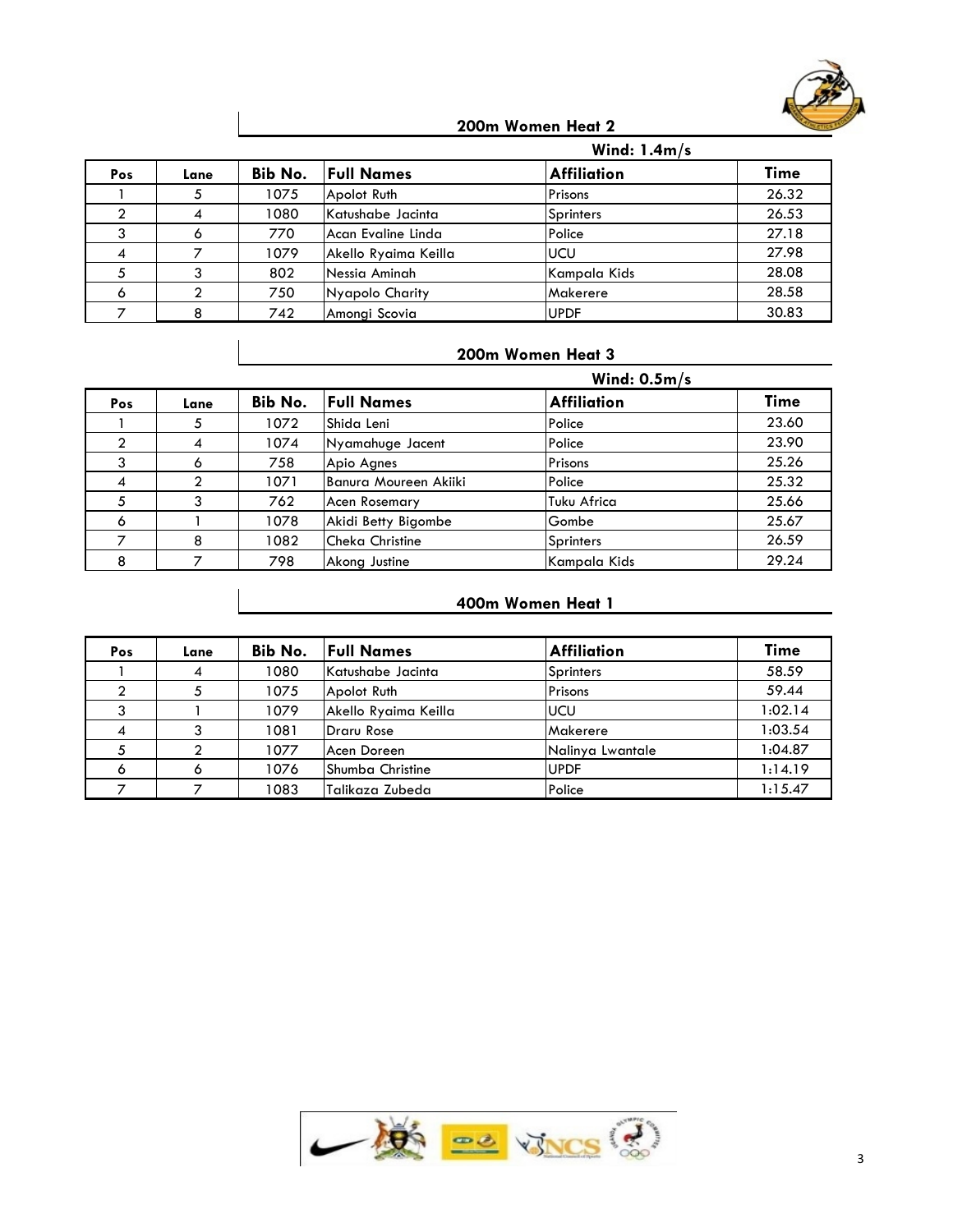

#### **400m Women Heat 2**

| Pos            | Lane | Bib No. | <b>Full Names</b>     | <b>Affiliation</b> | <b>Time</b> |
|----------------|------|---------|-----------------------|--------------------|-------------|
|                |      | 1072    | Shida Leni            | Police             | 52.17       |
|                |      | 1074    | Nyamahuge Jacent      | Police             | 55.09       |
|                |      | 1071    | Banura Moureen Akiiki | Police             | 56.30       |
| $\overline{4}$ |      | 1078    | Akidi Betty Bigombe   | Gombe              | 58.83       |
|                |      | 1073    | Auma Mary             | Prisons            | 59.09       |
| 6              |      | 1082    | Cheka Christine       | <b>Sprinters</b>   | 1:01.73     |
|                |      | 754     | Oroma Peace           | Makerere           | 1:02.50     |

#### **800m Women**

| Pos                      | Lane | Bib No. | <b>Full Names</b>     | <b>Affiliation</b> | <b>Time</b> |
|--------------------------|------|---------|-----------------------|--------------------|-------------|
|                          |      | 1120    | Nabirye Nasiba        | <b>UWA</b>         | 2:11.94     |
|                          | 8    | 1121    | Perina Claudia John   | Kla Univ           | 2:23.38     |
|                          |      | 1114    | Nafamba Florence      | Kampala Kids       | 2:25.18     |
| $\overline{\mathcal{A}}$ |      | 1115    | Amongin Susan         | Nalinya Lwantale   | 2:31.06     |
| 5                        | 6    | 1145    | Ndiwa Chesang Priscah | <b>UWA</b>         | 2:39.27     |
| 6                        | 8    | 1119    | Kajumba Margaret      | Nalinya Lwantale   | 2:42.00     |
|                          |      | 1117    | Akullu Ruth           | Kampala Kids       | 2:46.92     |
| 8                        |      | 1116    | Cheptegei Hilda       | <b>Sprinters</b>   | 2:54.27     |
| $\circ$                  | 3    | 1118    | Lakica Catherine      | Standard           | 3:13.92     |

#### **1500m Women**

| Pos | Bib No. | <b>Full Names</b>       | <b>Affiliation</b> | <b>Time</b> |
|-----|---------|-------------------------|--------------------|-------------|
|     | 1185    | Chesang Prisca Chemweno | <b>UWA</b>         | 4:11.31     |
|     | 1189    | Chebet Esther           | Prisons            | 4:12.07     |
| 3   | 1230    | <b>Chemusto Janat</b>   | Police             | 4:22.55     |
| -4  | 1186    | Chemutai Belinda        | Prisons            | 4:25.19     |
| 5   | 1219    | Aciru Knight            | Prisons            | 4:26.43     |
| 6   | 1231    | lChekwemboi Esther Yeko | Police             | 4:51.71     |
|     | 1213    | Oroma Agnes             | Gulu city          | 6:38.00     |
| 8   | 1212    | Atuhairwe Justin        | Airforce           | 7:15.59     |

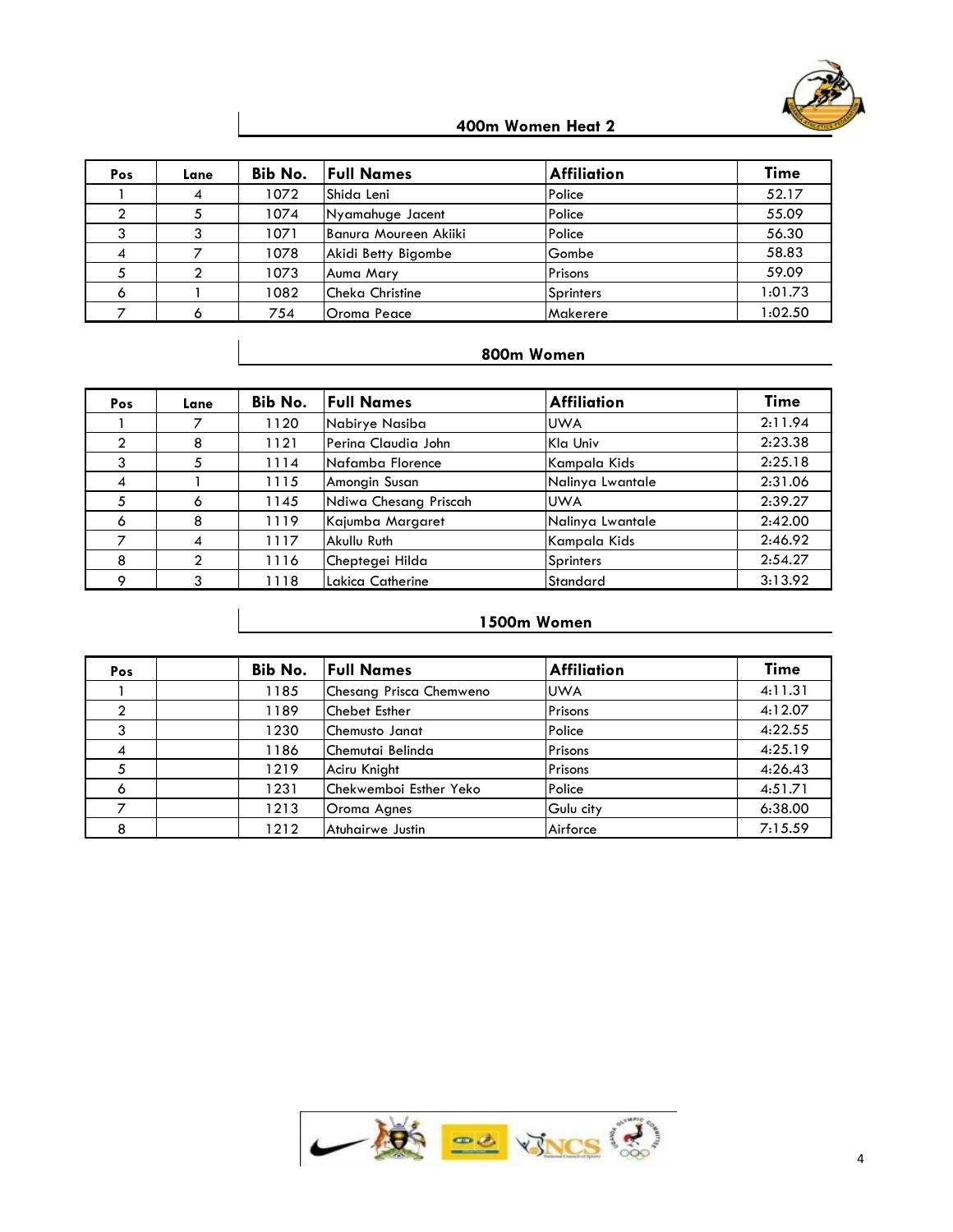

#### **3000m U20 Women**

| Pos            | Bib No. | <b>Full Names</b>       | <b>Affiliation</b> | <b>Time</b> |
|----------------|---------|-------------------------|--------------------|-------------|
|                | 1190    | Chebet Scarlett         | Police             | 9:42.06     |
| $\overline{2}$ | 1193    | Chelangat Leah          | <b>KCCA</b>        | 9:49.10     |
| 3              | 1191    | Chemutai Martha         | <b>KCCA</b>        | 9:52.34     |
| 4              | 1194    | Cherop Risper           | Police             | 10:37.61    |
| 5              | 1198    | Chepkwemoi Dorcus Selly | <b>UWA</b>         | 10:47.97    |
| 6              | 1196    | Cherop Gloria           | <b>UWA</b>         | 11:05.25    |
| 7              | 1195    | Chebet Emma             | Police             | 11:21.53    |
| 8              | 1197    | Nakityo Maria           | Wakiso             | 13:35.09    |
| 9              | 1209    | Nassuna Jane            | <b>UPDF</b>        | 15:41.72    |
|                |         | Chekwemoi Teddy         | <b>KCCA</b>        | <b>DNF</b>  |
|                |         | Hikima Gorgina          | <b>KCCA</b>        | <b>DNF</b>  |
|                |         | Chebet Brenda           | <b>KCCA</b>        | <b>DNF</b>  |
|                |         | Chelangat Sarah         | <b>UWA</b>         | <b>DNF</b>  |
|                | 1192    | Chepkwemoi Vanjalin     | <b>UWA</b>         | <b>DNF</b>  |

# **3000m SC Women**

| Pos | Bib No. | <b>Full Names</b>       | <b>Affiliation</b> | <b>Time</b> |
|-----|---------|-------------------------|--------------------|-------------|
|     | 1065    | <b>Chemutai Peruth</b>  | Police             | 9:43.80     |
|     | 1066    | <b>IChekwemoi Loice</b> | <b>UWA</b>         | 10:44.02    |
|     | 1068    | <b>Chebet Annet</b>     | Police             | 1:44.27     |
|     | 1069    | Chelimo Melly           | Prisons            | 1:57.42     |
|     | 1067    | Cherukut Hellen         | <b>UPDF</b>        | 12:27.66    |

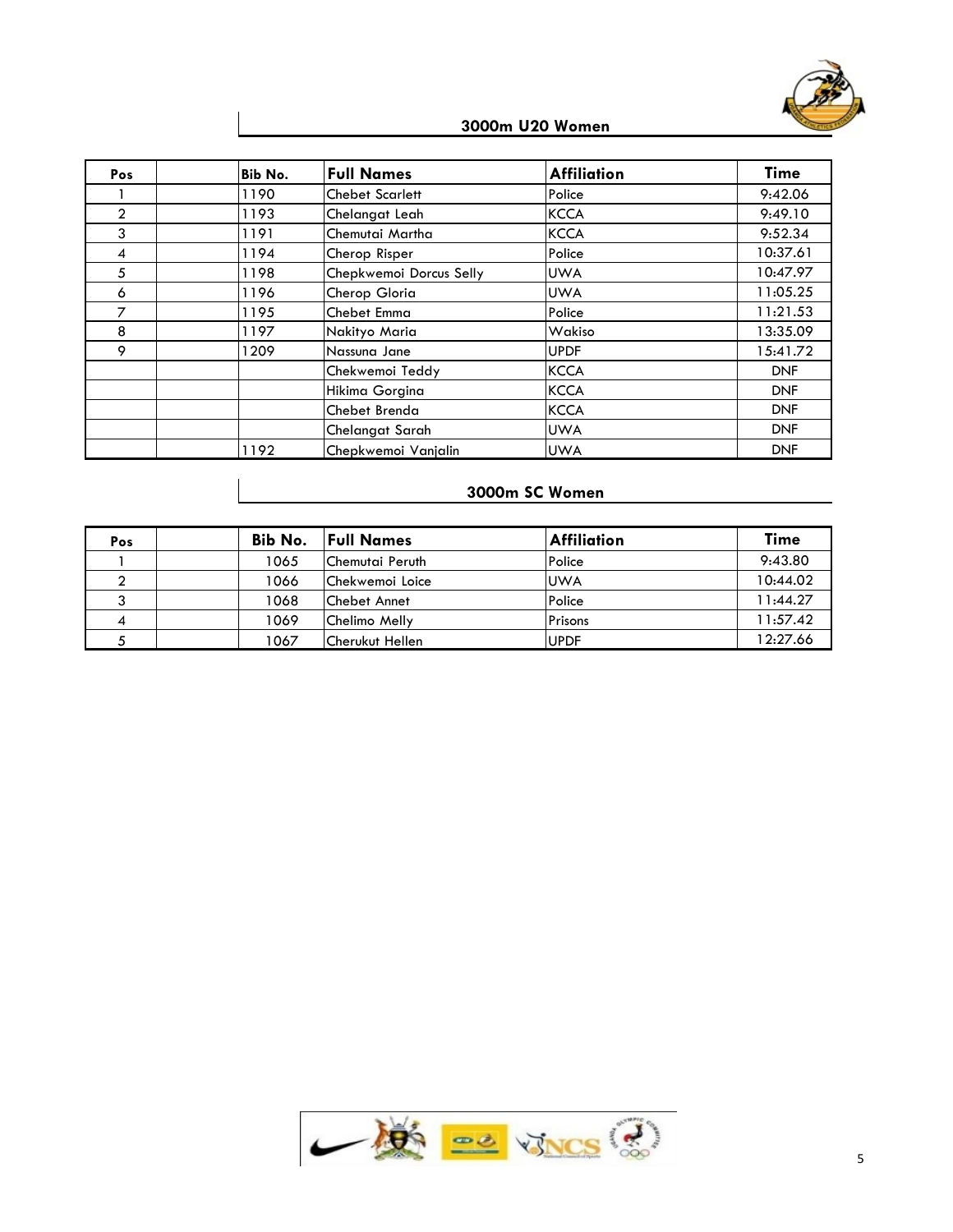

#### **10,000m Women**

| Pos            | Bib No. | <b>Full Names</b>          | <b>Affiliation</b> | Time       |
|----------------|---------|----------------------------|--------------------|------------|
|                | 600     | Chelangat Mercyline        | Police             | 32:06.7    |
| $\overline{2}$ | 608     | Chesang Doreen             | <b>UWA</b>         | 32:14.7    |
| 3              | 616     | Chemutai Doreen            | Prisons            | 32:52.2    |
| 4              | 604     | Chelangat Annet Chemengich | Arua               | 34:00.4    |
| 5              | 612     | Chebet Rachael Zena        | Prisons            | 34:44.7    |
| 6              | 596     | Chebet Risper              | Prisons            | 37:05.2    |
|                |         | Chekwemoi Teddy            | <b>KCCA</b>        | <b>DNS</b> |
|                |         | Chemutai Belinda           | Prisons            | <b>DNS</b> |
|                |         | Cheptegei Rebecca          | <b>UPDF</b>        | <b>DNS</b> |
|                |         | Cheptegei Nancy            | <b>UPDF</b>        | DNS        |
|                |         | Chemutai Martha            | <b>KCCA</b>        | DNS        |
|                |         | Chelangat Leah             | <b>KCCA</b>        | DNS        |
|                |         | Chepkwemoi Esther          | Police             | <b>DNS</b> |
|                |         | Chepkwemboi Patricia       | Police             | <b>DNS</b> |
|                |         | Chemusto Janat             | Police             | DNS        |
|                |         | Chemutai Vanis             | Prisons            | DNS        |
|                |         | Nakityo Maria              | Wakiso             | DNS        |

# **Shotput Women**

| Pos | Bib No. | <b>Full Names</b>     | <b>Affiliation</b> | <b>Distance</b> |
|-----|---------|-----------------------|--------------------|-----------------|
|     | 1070    | <b>IMirembe Peace</b> | Airforce           | 10.43           |
|     | 636     | ILakareber Monica     | <b>UPDF</b>        | 9.60            |
|     | 624     | Acayo Vivian          | Ndejje             | 8.56            |
|     | 628     | Akech Vivian          | Ndejje             | 7.50            |

## **Long Jump Women**

| Pos | Bib No. | <b>Full Names</b> | <b>Affiliation</b> | <b>Distance</b> |
|-----|---------|-------------------|--------------------|-----------------|
|     | 1062    | Lakot Scovia      | Prisons            | 5.59            |
|     | 1064    | Atto Sidonia      | UCU                | 5.46            |
|     | 1063    | Adongo Domidy     | Tuku Africa        | 5.29            |

# **Discus Women**

| Pos | Bib No. | <b>Full Names</b>     | <b>Affiliation</b> | <b>Distance</b> |
|-----|---------|-----------------------|--------------------|-----------------|
|     | 620     | Lalam Josephine Joyce | Police             | 43.66           |
|     | 632     | <b>Aciro Rosemary</b> | Prisons            | 34.15           |
| J.  | 636     | Lakereber Monica      | <b>UPDF</b>        | 30.17           |
| 4   | 624     | Acayo Vivian          | Ndejje             | 27.57           |
|     | 628     | Anek Winnie           | Ndejje             | 26.69           |

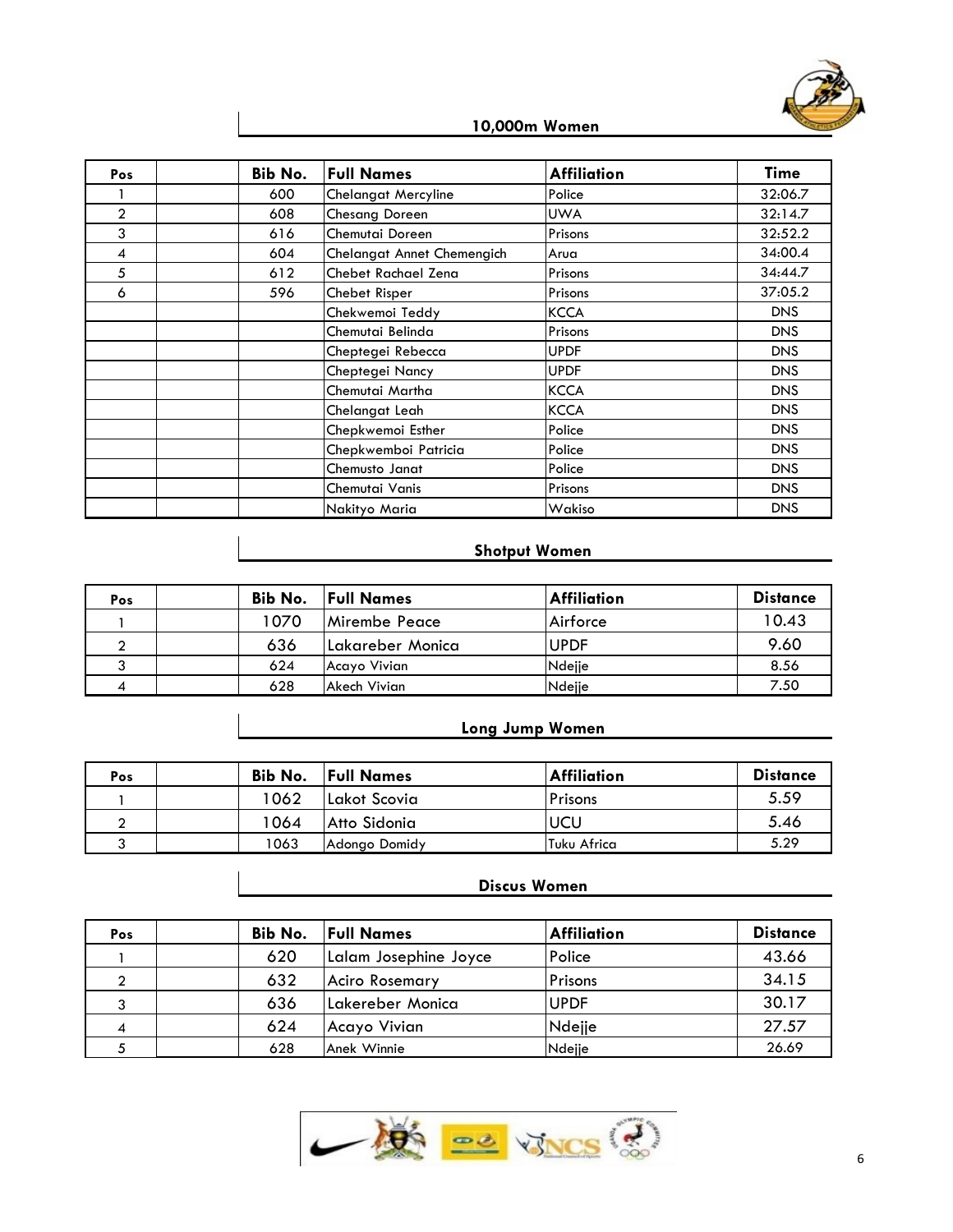

# **Men**

#### **100m Men Final**

|     |      |                | Wind: $0.1 m/s$         |                    |             |
|-----|------|----------------|-------------------------|--------------------|-------------|
| Pos | Lane | <b>Bib No.</b> | <b>Full Names</b>       | <b>Affiliation</b> | <b>Time</b> |
|     | 4    | 674            | Odhiambo Mark Otieno    | Kenya              | 10.17       |
|     |      | 1056           | Okot Benson             | <b>UCU</b>         | 10.50       |
| 3   |      | 662            | Orogot Tarsis           | Soroti             | 10.57       |
| 4   |      | 654            | Aboda Emmanuel          | Prisons            | 10.85       |
| 5   | 8    | 642            | Isabirye Musa           | Prisons            | 10.93       |
| 6   | 6    | 1060           | <b>Okwir Erick</b>      | <b>UWA</b>         | 10.99       |
|     |      | 694            | Maliamungu Yahaya       | Police             | <b>DNS</b>  |
|     |      |                | Byamukama Godwin Araali | Police             | <b>DNS</b>  |

## **100m Men Prem. Heat 1**

|     |      |     | Wind: $0.1 m/s$           |                    |             |  |  |
|-----|------|-----|---------------------------|--------------------|-------------|--|--|
| Pos | Lane |     | <b>Bib No.</b> Full Names | <b>Affiliation</b> | <b>Time</b> |  |  |
|     |      | 810 | Santini Daniel William    | South Sudan        | 11.27       |  |  |
|     |      | 566 | <b>Roelf Munting</b>      | Entebbe            | 11.38       |  |  |
| 3   |      | 676 | <b>Torach Stephen</b>     | Gulu city          | 11.93       |  |  |
|     |      | 622 | <b>Ochola Peter</b>       | Entebbe            | 12.64       |  |  |
|     | 4    | 586 | Opio Brian                | <b>UPDF</b>        | 13.39       |  |  |
| Ó   |      | 590 | <b>Okoth Willy</b>        | Mukono             | 14.45       |  |  |
|     |      | 578 | Opuno Daniel              | <b>UPDF</b>        | DQ          |  |  |

#### **100m Men Prem. Heat 2**

|                |      |         | Wind: $0.8m/s$        |                    |             |  |
|----------------|------|---------|-----------------------|--------------------|-------------|--|
| Pos            | Lane | Bib No. | <b>Full Names</b>     | <b>Affiliation</b> | <b>Time</b> |  |
|                | Ô    | 638     | Oija Fred             | Police             | 11.72       |  |
|                | 4    | 562     | Musenze Christopher   | Entebbe            | 11.91       |  |
| 3              |      | 838     | Mubajje Sam           | <b>UPDF</b>        | 12.39       |  |
| $\overline{4}$ |      | 614     | Odongo Vincent        | <b>UPDF</b>        | 12.52       |  |
|                |      | 570     | Mulondo Collines      | <b>UPDF</b>        | 12.82       |  |
| 6              |      | 650     | Ojwang Ander Chyff    | Makerere           | 13.00       |  |
|                |      | 618     | Mumbya Michael Andrea | Wakiso             | 14.39       |  |

#### **100m Men Prem. Heat 3**

|     |      | Wind: $0.1 m/s$ |                      |                    |             |  |  |  |
|-----|------|-----------------|----------------------|--------------------|-------------|--|--|--|
| Pos | Lane | Bib No.         | <b>Full Names</b>    | <b>Affiliation</b> | <b>Time</b> |  |  |  |
|     |      | 394             | Hasahya Benard       | Alpha              | 11.36       |  |  |  |
|     |      | 610             | Acelun Kokas         | <b>UPDF</b>        | 12.16       |  |  |  |
|     |      | 826             | <b>Ogal Amos</b>     | Kampala Kids       | 12.61       |  |  |  |
|     |      | 658             | Niwagaba Solomon     | Makerere           | 12.68       |  |  |  |
|     |      | 814             | Nsiiro Edward Ikonde | Wakiso             | 12.77       |  |  |  |
| 6   |      | 574             | Anyanzo Amos         | <b>UPDF</b>        | 13.14       |  |  |  |
|     |      | 582             | <b>Bwire Elvis</b>   | <b>UPDF</b>        |             |  |  |  |

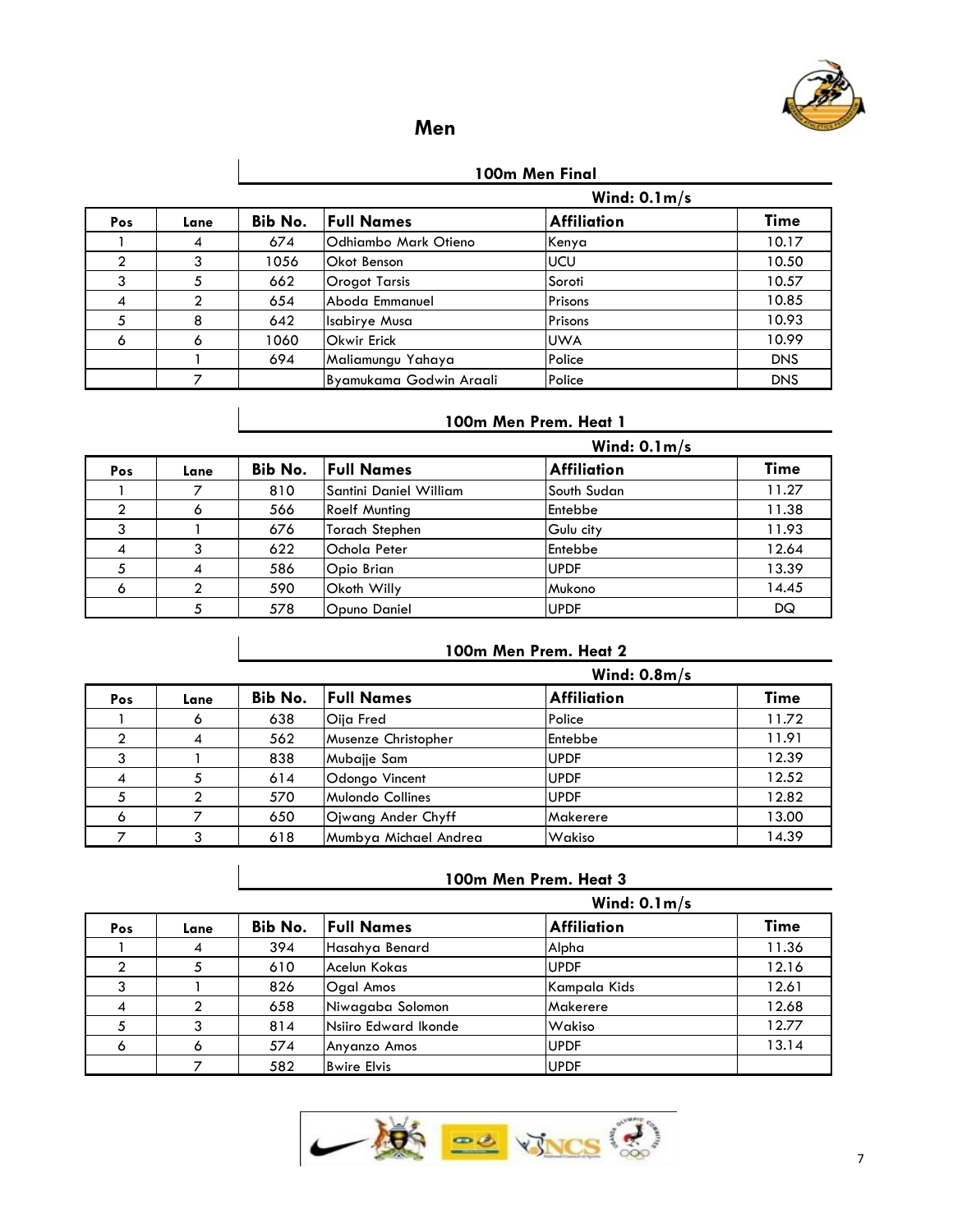

#### **100m Men Prem. Heat 4**

|     |      |         |                            | Wind: $0.8m/s$     |             |  |
|-----|------|---------|----------------------------|--------------------|-------------|--|
| Pos | Lane | Bib No. | <b>Full Names</b>          | <b>Affiliation</b> | <b>Time</b> |  |
|     |      | 656     | Odongo Denish              | <b>UPDF</b>        | 11.51       |  |
|     |      | 830     | Ojirot James               | Prisons            | 11.58       |  |
| 3   |      | 806     | Ekwaru Aaron               | Kampala Kids       | 11.82       |  |
| 4   |      | 606     | Obaren Aaron               | Amuria             | 11.85       |  |
| 5   | 8    | 634     | Epau Phillip               | Hared Jinja        | 11.98       |  |
| 6   | Ô    | 818     | <b>Okello Ceasor</b>       | Kampala Kids       | 12.24       |  |
|     | 4    | 558     | Jain Kartikey              | <b>TBAC</b>        | 12.29       |  |
| 8   |      | 646     | Nkuutu Ibrahimovic Kirunda | Kyambogo           | 12.32       |  |

#### **100m Men Prem. Heat 5**

|         |      |         | Wind: $0.7m/s$             |                    |             |  |  |
|---------|------|---------|----------------------------|--------------------|-------------|--|--|
| Pos     | Lane | Bib No. | <b>Full Names</b>          | <b>Affiliation</b> | <b>Time</b> |  |  |
|         |      | 630     | Ocira John                 | Ndejje             | 11.17       |  |  |
|         |      | 602     | Onyango Isaac              | <b>UPDF</b>        | 11.22       |  |  |
| 3       | 4    | 626     | Nyeko Geoffrey             | Prisons            | 11.32       |  |  |
| 4       | 8    | 1057    | <b>Ongom Richard David</b> | <b>TBAC</b>        | 11.42       |  |  |
|         |      | 834     | Mukasa Vincent             | Kampala Kids       | 11.58       |  |  |
| $\circ$ |      | 822     | Kule Richard               | Kampala Kids       | 12.36       |  |  |
|         |      | 678     | <b>Okello Darius</b>       | Tuku Africa        | DQ          |  |  |

# **100m Men Prem. Heat 6**

|     |      |         |                         | Wind: $0.8m/s$ |             |
|-----|------|---------|-------------------------|----------------|-------------|
| Pos | Lane | Bib No. | <b>Full Names</b>       | Affiliation    | <b>Time</b> |
|     | 4    | 1058    | Byamukama Godwin Araali | Police         | 10.95       |
|     |      | 598     | Ojok Justin             | Ndejje         | 10.96       |
|     |      | 694     | Maliamungu Yahaya       | Police         | 11.05       |
| 4   |      | 554     | Ngobi Allan             | Makerere       | 11.06       |
|     |      | 666     | Lumutho Rajab Ibrahim   | <b>UWA</b>     | 11.13       |
| Ó   | o    | 1059    | Ngaimoko Alli           | Police         | 11.14       |
|     |      | 670     | Nuwagaba Emmanuel       | Police         | DQ          |

#### **100m Men Prem. Heat 7**

|                |      | Wind: $2.5m/s$ |                        |                    |             |  |  |  |
|----------------|------|----------------|------------------------|--------------------|-------------|--|--|--|
| Pos            | Lane | Bib No.        | <b>Full Names</b>      | <b>Affiliation</b> | <b>Time</b> |  |  |  |
|                | Ô    | 674            | Odhiambo Mark Otieno   | Kenya              | 10.25       |  |  |  |
| ↑              | 4    | 662            | Orogot Tarsis          | Soroti             | 10.49       |  |  |  |
| 3              |      | 1056           | Okot Benson            | <b>UCU</b>         | 10.58       |  |  |  |
| $\overline{4}$ |      | 1060           | <b>Okwir Erick</b>     | <b>UWA</b>         | 10.73       |  |  |  |
|                |      | 654            | <b>Aboda Emmanuel</b>  | Prisons            | 10.86       |  |  |  |
| 6              |      | 642            | Isabirye Musa          | Prisons            | 10.98       |  |  |  |
|                | 8    | 682            | Muhereza Davis         | Mbarara Municipal  | 11.19       |  |  |  |
| 8              |      | 690            | Ibrahim Checkron Tembe | Kenya              | 11.35       |  |  |  |

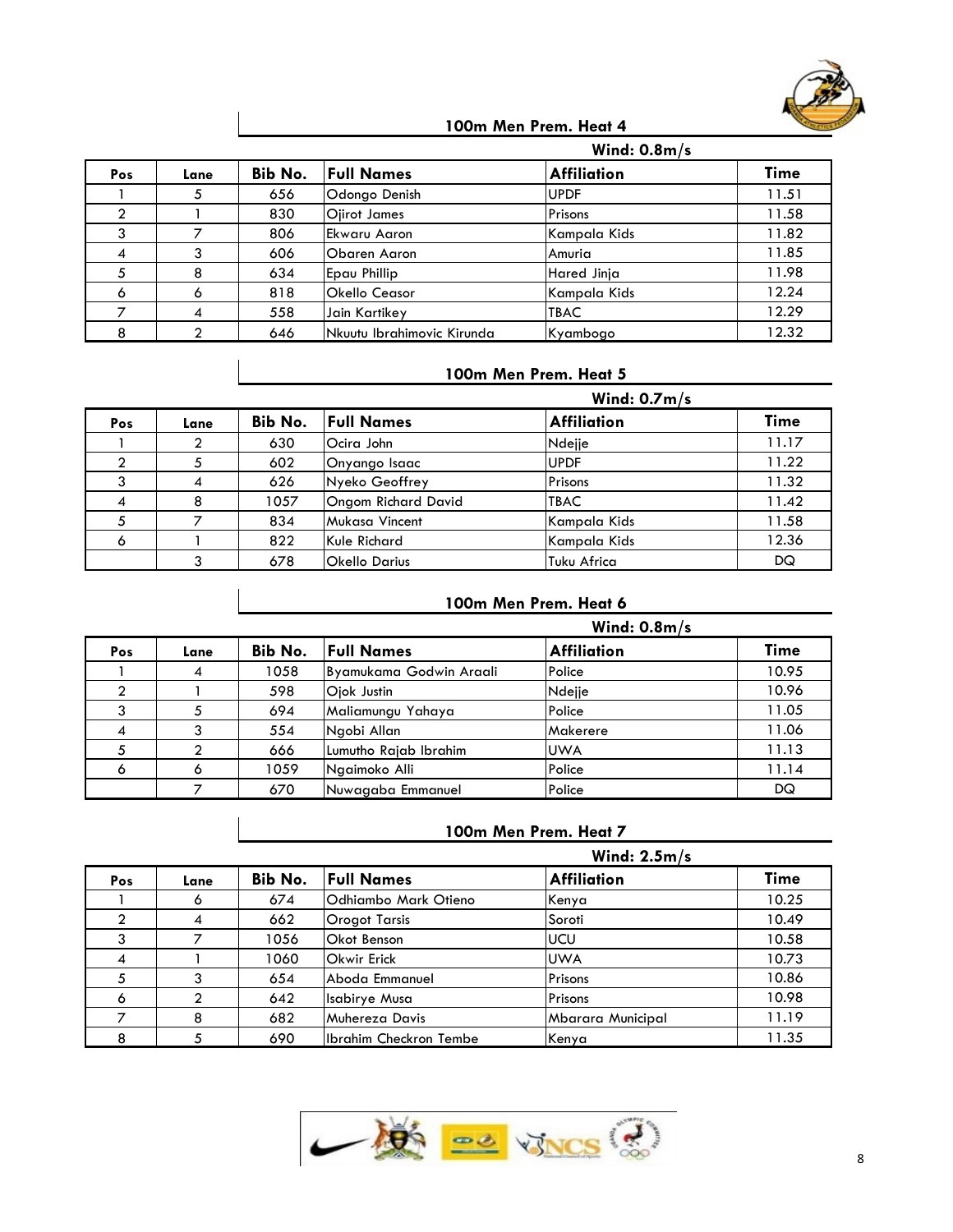

|                |      | Wind: $1.5m/s$ |                      |                    |       |  |  |  |
|----------------|------|----------------|----------------------|--------------------|-------|--|--|--|
| Pos            | Lane | Bib No.        | <b>Full Names</b>    | <b>Affiliation</b> | Time  |  |  |  |
|                |      | 1099           | Ongee Felix Ouma     | Prisons            | 22.52 |  |  |  |
|                |      | 810            | Ojok Justin          | Ndejje             | 22.88 |  |  |  |
|                |      | 678            | <b>Okello Darius</b> | Tuku Africa        | 23.12 |  |  |  |
| $\overline{4}$ |      | 640            | Olipa Sharif         | Tuku Africa        | 23.36 |  |  |  |
|                |      | 638            | Oija Fred            | Police             | 23.92 |  |  |  |
| 6              |      | 614            | Odongo Vincent       | <b>UPDF</b>        | 25.56 |  |  |  |
|                | 4    | 650            | Ojwang Ander Chyff   | Makerere           | 27.92 |  |  |  |

#### **200m Men Heat 2**

|                |      | Wind: $0.8m/s$ |                           |                    |             |  |  |  |
|----------------|------|----------------|---------------------------|--------------------|-------------|--|--|--|
| Pos            | Lane |                | <b>Bib No.</b> Full Names | <b>Affiliation</b> | <b>Time</b> |  |  |  |
|                |      | 1084           | Mweresa Boniface Onfuga   | Kenya              | 21.85       |  |  |  |
|                |      | 626            | Nyeko Geoffrey            | Prisons            | 22.85       |  |  |  |
|                |      | 562            | Musenze Christopher       | Entebbe            | 23.76       |  |  |  |
| $\overline{4}$ |      | 834            | Mukasa Vincent            | Kampala Kids       | 23.83       |  |  |  |
|                |      | 570            | Mulondo Collines          | <b>UPDF</b>        | 26.64       |  |  |  |

#### **200m Men Heat 3**

|                |      | Wind: $1.4m/s$ |                    |                    |             |  |  |  |
|----------------|------|----------------|--------------------|--------------------|-------------|--|--|--|
| Pos            | Lane | Bib No.        | <b>Full Names</b>  | <b>Affiliation</b> | <b>Time</b> |  |  |  |
|                |      | 1106           | Guot Thon Abraham  | Kla Univ           | 22.66       |  |  |  |
|                | ◠    |                | Ayo Jacob          | Ndejje             | 22.76       |  |  |  |
| 3              | 8    | 594            | Hasahya Benard     | Alpha              | 23.54       |  |  |  |
| $\overline{4}$ | ω    | 806            | Ekwaru Aaron       | Kampala Kids       | 24.21       |  |  |  |
|                | ົ    | 1102           | Abein John         | Makerere           | 24.79       |  |  |  |
| 6              |      | 822            | Kule Richard       | Kampala Kids       | 25.09       |  |  |  |
|                |      | 558            | Jain Kartikey      | <b>TBAC</b>        | 25.32       |  |  |  |
| 8              |      | 852            | <b>Bwire Elvis</b> | <b>UPDF</b>        | 31.17       |  |  |  |

|                |              | Wind: $0.4m/s$ |                       |                    |             |  |  |  |
|----------------|--------------|----------------|-----------------------|--------------------|-------------|--|--|--|
| Pos            | Lane         | Bib No.        | <b>Full Names</b>     | <b>Affiliation</b> | <b>Time</b> |  |  |  |
|                |              | 1090           | Aliakai Pitiki        | <b>TBAC</b>        | 23.67       |  |  |  |
|                |              | 1095           | Kivumbi Rippon Daniel | Police             | 24.25       |  |  |  |
|                |              | 818            | Okello Ceasor         | Kampala Kids       | 24.89       |  |  |  |
| $\overline{A}$ | <sup>o</sup> | 610            | Acelun Kokas          | <b>UPDF</b>        | 25.18       |  |  |  |
| 5              |              | 1086           | Ainembabazi Gerald    | Makerere           | 25.24       |  |  |  |
| 6              |              | 658            | Niwagaba Solomon      | Makerere           | 26.38       |  |  |  |
|                |              | 1089           | Ssesanga Hakim        | Makerere           | 26.44       |  |  |  |
| 8              |              | 574            | Anyanzo Amos          | <b>UPDF</b>        | 26.53       |  |  |  |

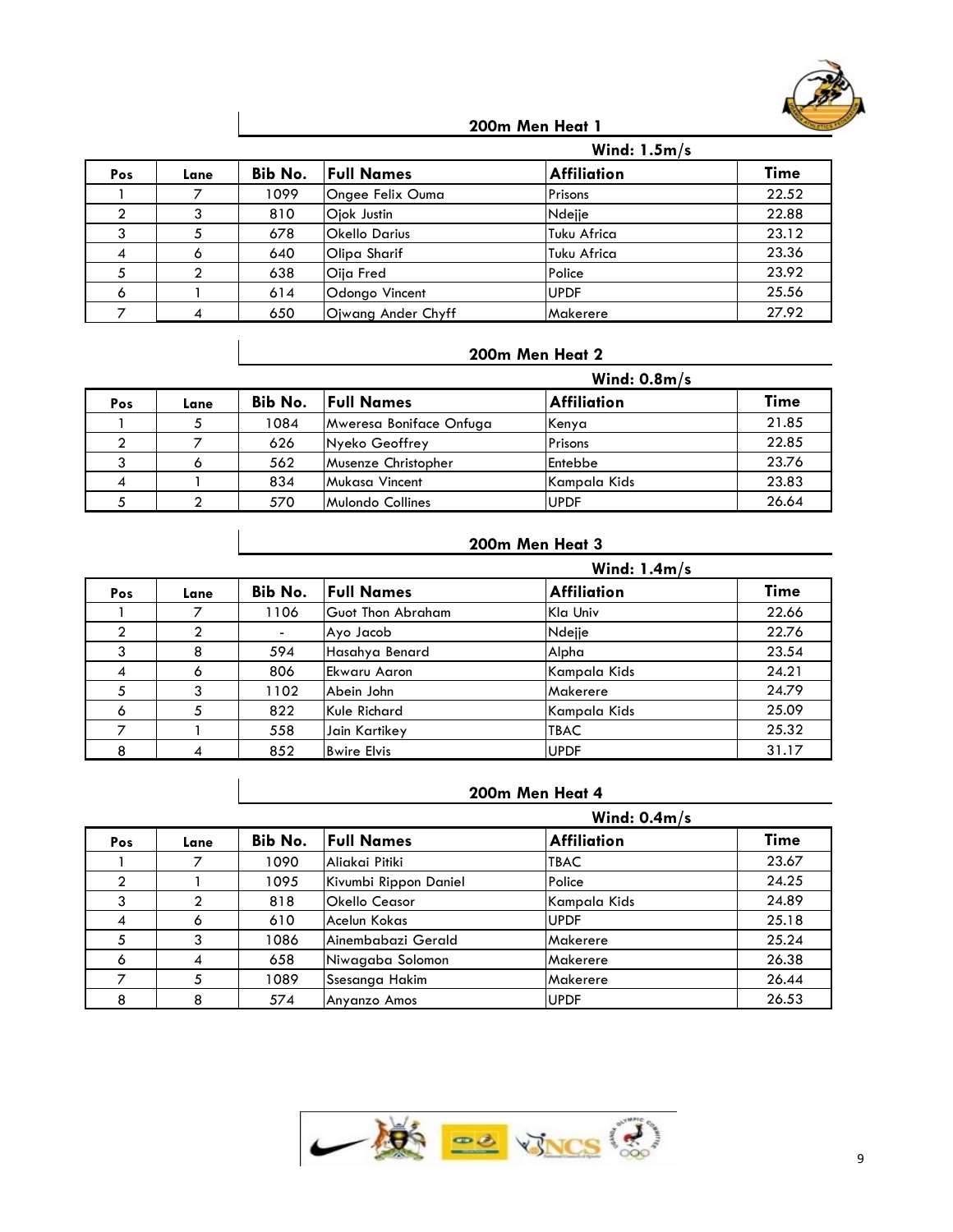

|     |      |         | Wind: $0.5m/s$            |                    |             |
|-----|------|---------|---------------------------|--------------------|-------------|
| Pos | Lane | Bib No. | <b>Full Names</b>         | <b>Affiliation</b> | <b>Time</b> |
|     |      | 1057    | Ongom Richard David       | <b>TBAC</b>        | 22.70       |
|     |      | 672     | Malimbas Sajars Wepukhulu | Makerere           | 23.42       |
|     |      | 830     | Ojirot James              | Prisons            | 23.55       |
| 4   |      | 606     | Obaren Aaron              | Amuria             | 23.89       |
|     |      | 634     | Apau Phillip              | Hared Jinja        | 24.30       |
|     |      | 338     | Mubajie Sam               | <b>UPDF</b>        | 24.96       |

#### **200m Men Heat 6**

|     |      | Wind: $0.9m/s$ |                           |                    |             |  |  |  |
|-----|------|----------------|---------------------------|--------------------|-------------|--|--|--|
| Pos | Lane |                | <b>Bib No.</b> Full Names | <b>Affiliation</b> | <b>Time</b> |  |  |  |
|     |      | 654            | Aboda Emmanuel            | Prisons            | 21.81       |  |  |  |
|     |      | 554            | Ngobi Allan               | Makerere           | 22.15       |  |  |  |
|     |      | 630            | Ocira John                | Ndejje             | 22.47       |  |  |  |
| 4   |      | 1108           | <b>Onen Geoffrey</b>      | Police             | 22.79       |  |  |  |
|     |      | 682            | Muhereza Davis            | Mbarara Municipal  | 22.94       |  |  |  |

#### **200m Men Heat 7**

|            |      | Wind: $1.8m/s$ |                       |                    |             |  |  |  |
|------------|------|----------------|-----------------------|--------------------|-------------|--|--|--|
| <b>Pos</b> | Lane | Bib No.        | <b>Full Names</b>     | <b>Affiliation</b> | <b>Time</b> |  |  |  |
|            | O    | 674            | Odhiambo Mark Otieno  | Kenya              | 20.67       |  |  |  |
|            | 4    | 662            | Orogot Tarsis         | Soroti             | 20.71       |  |  |  |
| 3          |      | 1056           | Okot Benson           | <b>UCU</b>         | 21.07       |  |  |  |
| 4          |      |                | Njoroge Mark Kangethe | Kenya              | 21.41       |  |  |  |
|            |      | 1103           | Obuto Solomon         | Police             | 21.68       |  |  |  |
| 6          | 8    | $\blacksquare$ | Jagalo Joshua         | Police             | 21.79       |  |  |  |
|            |      | 1098           | Deng Thiel            | South Sudan        | 21.86       |  |  |  |
| 8          |      |                | <b>Ogal Amos</b>      | Kampala Kids       | 26.72       |  |  |  |

| Pos                      | Lane | Bib No. | <b>Full Names</b>       | <b>Affiliation</b> | <b>Time</b> |
|--------------------------|------|---------|-------------------------|--------------------|-------------|
|                          |      | 660     | Onen Kennedy            | Gulu city          | 49.55       |
|                          |      | 1109    | Makori Patrick          | <b>UPDF</b>        | 51.41       |
|                          |      | 1110    | Onoka Isaac             | Makerere           | 53.91       |
| $\overline{\mathcal{A}}$ |      | 1094    | Opwonya Resty           | Kyambogo           | 54.57       |
|                          | 4    | 1088    | Mukiibi Paul            | <b>UAFA</b>        | 56.59       |
| 6                        |      | 1085    | Wokorach Geoffrey Oloya | Gulu Univ          | 57.29       |
|                          |      | 1104    | Tibyasa Phabang         | Makerere           | 59.94       |

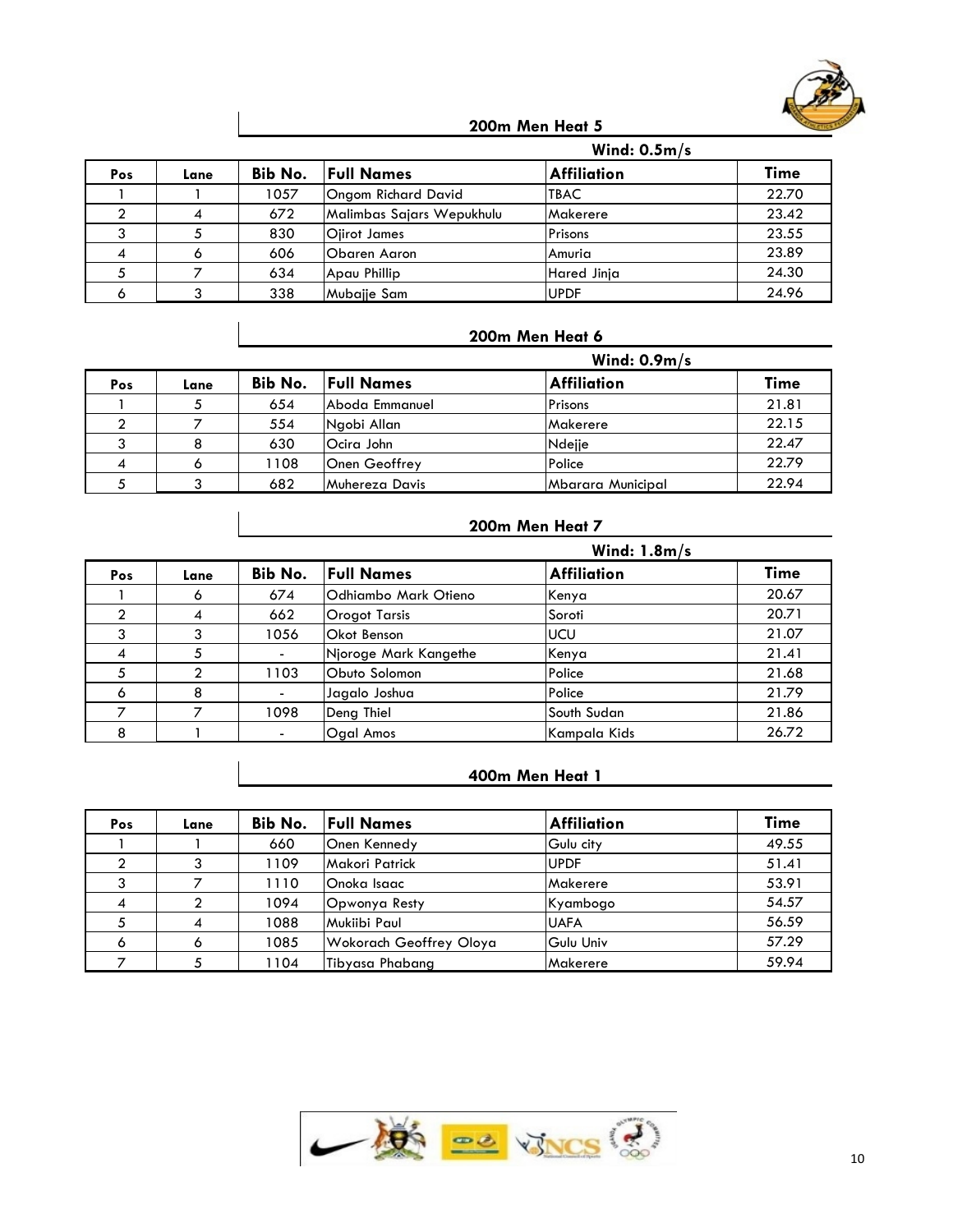

| Pos                      | Lane | Bib No. | <b>Full Names</b>      | <b>Affiliation</b> | <b>Time</b> |
|--------------------------|------|---------|------------------------|--------------------|-------------|
|                          |      | 1087    | Nkobulu Benson         | Amuria             | 48.76       |
|                          |      | 1093    | lGoni Emmanuel         | Gulu city          | 50.56       |
| ົ                        |      | 1090    | Aliakai Pitiki         | <b>TBAC</b>        | 53.59       |
| $\overline{\mathcal{A}}$ |      | 690     | Ibrahim Checkron Tembe | Kenya              | 53.93       |
|                          |      | 1092    | Lwanga Edward          | <b>UAFA</b>        | 55.08       |
| 6                        | ົ    | 1107    | Bahmaba Juma           | South Sudan        | 57.67       |
|                          |      | 1091    | Mutanda Brian          | Wakiso             | 1:01.62     |

#### **400m Men Heat 3**

| Pos            | Lane | Bib No. | <b>Full Names</b>       | <b>Affiliation</b> | Time    |
|----------------|------|---------|-------------------------|--------------------|---------|
|                | 8    | 1084    | <b>Mweresa Boniface</b> | Kenya              | 48.32   |
|                |      | 1108    | Onen Geoffrey           | Police             | 49.29   |
|                |      | 1105    | Deng Kuol Peter         | South Sudan        | 50.35   |
| $\overline{4}$ |      | 1095    | Kivumbi Rippon Daniel   | Police             | 53.62   |
| 5              |      | 1086    | Ainembabazi Gerald      | Makerere           | 55.28   |
| 6              |      | 1096    | Owor Charles            | Gombe              | 55.33   |
|                | ۰    | 1102    | Abiem John              | Makerere           | 55.70   |
| 8              |      | 1089    | Ssesanga Hakim          | Makerere           | 1:01.09 |

| Pos | Lane | Bib No. | <b>Full Names</b>        | <b>Affiliation</b> | <b>Time</b> |
|-----|------|---------|--------------------------|--------------------|-------------|
|     |      | 1100    | Chanwengo Godfrey        | Prisons            | 47.71       |
| 2   | 8    | 1060    | <b>Okwir Erick</b>       | <b>UWA</b>         | 47.92       |
|     |      | 1098    | Deng Thiel               | South Sudan        | 48.26       |
| 4   |      | 1099    | Ongee Felix Ouma         | Prisons            | 48.41       |
|     |      | 1101    | lOroma Williamson        | Police             | 48.57       |
| 6   |      | 1103    | Obuto Solomon            | Police             | 48.81       |
|     | ົ    | 1097    | Erimu Kokas              | Prisons            | 49.26       |
| 8   |      | 1106    | <b>Guot Thon Abraham</b> | Kla Univ           | 49.29       |

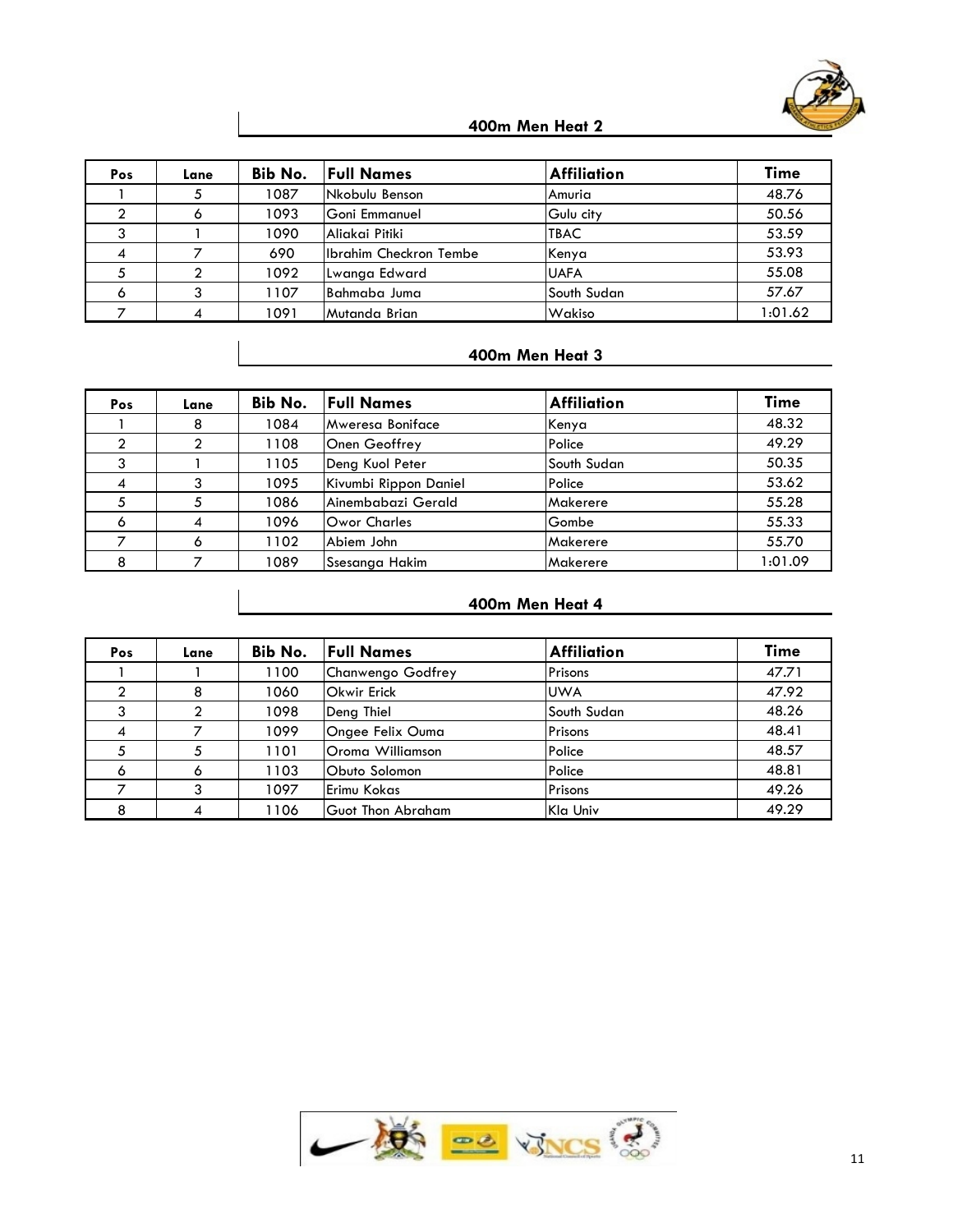

| Pos | Lane | Bib No. | <b>Full Names</b>            | <b>Affiliation</b> | <b>Time</b> |
|-----|------|---------|------------------------------|--------------------|-------------|
|     |      | 1123    | Chuout Abraham               | Standard           | 1:50.73     |
|     |      | 1126    | Omara Raymond                | Kampala Kids       | 1:55.29     |
| 3   | 8    | 1127    | Natwijuka Innocent           | Mbarara Municipal  | 1:57.23     |
| 4   | 6    | 1140    | <b>Sserwadda Samuel</b>      | <b>UAFA</b>        | 1:58.07     |
| 5   | 4    | 1113    | <b>Turihohabwe Fortunate</b> | Kikooko            | 1:59.78     |
| 6   | 8    | 1122    | Walusimbi Emmanuel           | <b>Makerere</b>    | 2:05.60     |
|     | 5    | 1149    | Adome Gabriel                | Standard           | 2:21.20     |
| 8   | 3    | 1133    | Omega Daniel                 | Kampala Kids       | 2:29.41     |
|     | ◠    | 1111    | Chelimo Calvin               | <b>UWA</b>         | DQ          |

#### **800m Men Heat 2**

| Pos            | Lane | Bib No. | <b>Full Names</b>      | <b>Affiliation</b> | Time    |
|----------------|------|---------|------------------------|--------------------|---------|
|                | C    | 1141    | Koon Wol Yach Majok    | South Sudan        | 1:51.29 |
| $\mathfrak{p}$ |      | 1146    | Kibet Joshua           | Prisons            | 1:55.66 |
|                | 8    | 1112    | Sisey Abraham Karameka | Kapchorwa          | 1:58.47 |
| $\overline{4}$ | 6    | 1130    | Labeja Patrick         | Kampala Kids       | 1:59.92 |
|                |      | 1131    | Kaddu Venswa           | <b>UPDF</b>        | 2:04.16 |
| 6              | 8    | 1153    | Wafula Benon Benja     | lTororo            | 2:04.71 |
|                |      | 1132    | Ndibailawa Jamiru      | Standard           | 2:13.80 |
| 8              |      | 1125    | Bizimana Prosper       | Lions Athletics    | 2:23.96 |
| $\circ$        |      | 1134    | Khalid Byabagambi      | Mbarara Municipal  | 2:54.68 |

| Pos     | Lane | Bib No. | <b>Full Names</b>    | <b>Affiliation</b>         | Time    |
|---------|------|---------|----------------------|----------------------------|---------|
|         |      | 1128    | Tenywa Edreen        | Nampunge                   | 1:58.70 |
|         | 8    | 1154    | Wanume Yahaya        | Kololo S.S                 | 2:00.04 |
| 3       | 6    | 1124    | Ndibailawa Jamiru    | Lukungu                    | 2:04.13 |
| 4       |      | 1136    | <b>Dingle Evans</b>  | lCentral Park - Tracksmith | 2:09.07 |
|         | 3    | 1129    | Fadhil Jaffar        | Kampala Kids               | 2:09.69 |
| 6       | 5    | 1135    | Uyikuru Alfred       | <b>UAFA</b>                | 2:10.28 |
|         | 8    | 1139    | Niyonziima Augustine | Makerere                   | 2:11.29 |
| 8       | C    | 1137    | Sempujja Cyrus       | Kyambogo                   | 2:14.38 |
| $\circ$ | 4    | 1138    | Vubbya Moses Bagaga  | <b>IUCU</b>                | 2:20.58 |

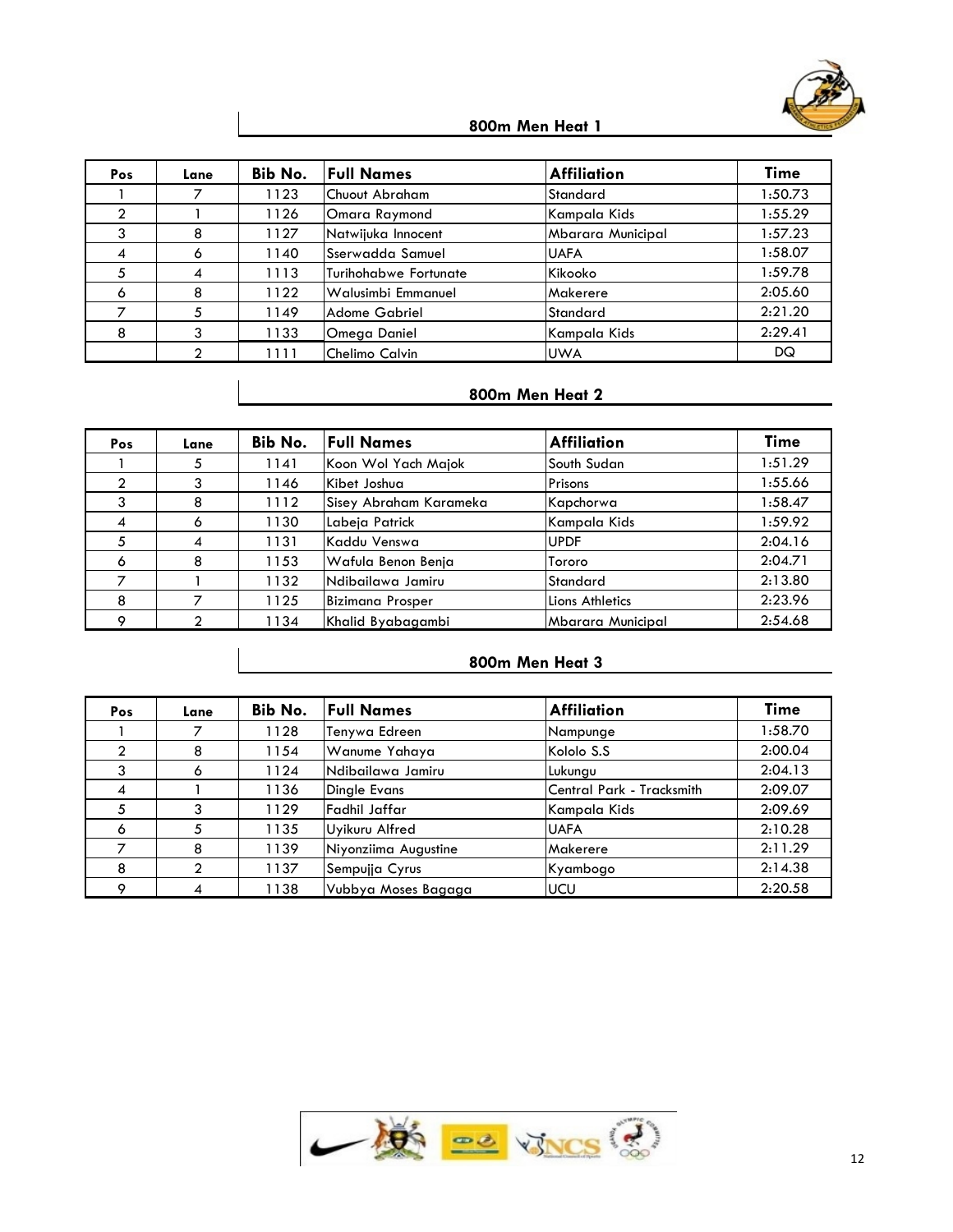

| Pos            | Lane           | Bib No. | <b>Full Names</b>     | <b>Affiliation</b> | <b>Time</b> |
|----------------|----------------|---------|-----------------------|--------------------|-------------|
|                |                | 1152    | <b>Biwott Hillary</b> | Kenya              | 1:46.26     |
|                | 4              | 1151    | Osuje Emmanuel        | Police             | 1:47.97     |
| 3              | 6              | 1147    | Dradiga Tom           | <b>UWA</b>         | 1:50.37     |
| $\overline{4}$ |                | 1144    | Apenyo Bekele         | Prisons            | 1:50.64     |
|                | $\mathfrak{p}$ | 1152    | Jamonu Edmond         | Prisons            | 1:54.54     |
| 6              | 3              | 1142    | Ocen Robin            | <b>UWA</b>         | 1:55.05     |
|                |                | 1143    | Kivumbi Emmanuel      | Makerere           | 2:01.51     |
|                |                | 1150    | Etiau Rashid          | <b>UWA</b>         | <b>DNF</b>  |

| Pos            | Bib No. | <b>Full Names</b>       | <b>Affiliation</b> | <b>Time</b> |
|----------------|---------|-------------------------|--------------------|-------------|
|                | 1229    | Maru Peter              | Arua               | 3:44.55     |
| $\overline{2}$ | 1218    | Akwech Peter            | Prisons            | 3:51.42     |
| 3              | 1111    | Chelimo Calvin          | <b>UWA</b>         | 3:55.23     |
| 4              | 1208    | Kwemoi Salim            | <b>UWA</b>         | 3:58.19     |
| 5              | 1189    | Amandu Richard          | <b>UPDF</b>        | 4:00.08     |
| 6              | 1202    | Kusiimwa Deo Sewante    | Airforce           | 4:00.98     |
| $\overline{7}$ | 1217    | Gwido Okadapawo         | Prisons            | 4:01.54     |
| 8              | 1201    | Gusberito Opio          | Mbarara Municipal  | 4:04.12     |
| 9              | 1207    | Chemutai Mudashiru      | <b>UPDF</b>        | 4:06.84     |
| 10             | 1199    | Comboni Daniel          | Nampunge           | 4:09.29     |
| 11             | 1210    | Kankiriho Joseph        | Kikooko            | 4:13.70     |
| 12             | 1200    | Ayuku Felix             | Airforce           | 4:14.44     |
| 14             | 1205    | Ntwari Stephen          | Mbarara Municipal  | 4:15.79     |
| 15             | 1214    | Maubanya Shafik Seth    | Kyambogo           | 4:17.40     |
| 16             | 1131    | Kaddu Venswa            | <b>UPDF</b>        | 4:19.84     |
| 17             | 1226    | Lubega Abdulkarim       | Kikooko            | 4:21.39     |
| 18             | 1223    | Musana Ezekiel          | Mbarara Municipal  | 4:22.83     |
| 19             | 1203    | Opiyo Felix Tabiya      | Gulu Univ          | 4:23.80     |
| 20             | 1139    | Niyonziima Augustine    | Makerere           | 4:32.44     |
| 21             | 1125    | <b>Bizimana Prosper</b> | Lions Athletics    | 4:39.09     |
| 22             | 1211    | Oseku Tom Brian         | Kyambogo           | 4:39.85     |
| 23             | 1204    | <b>Buguma Michael</b>   | Airforce           | 4:44.20     |

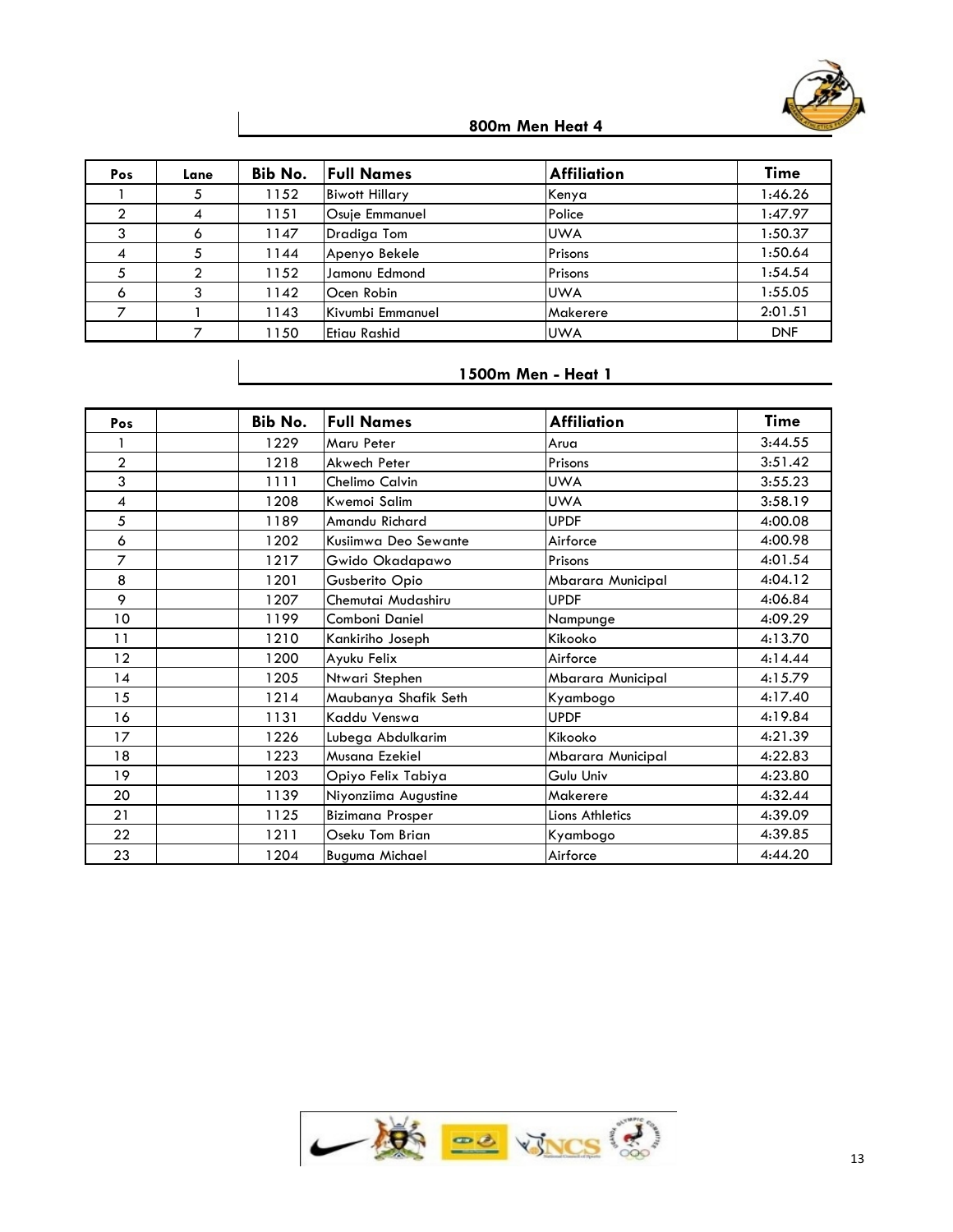

| Pos            | Bib No. | <b>Full Names</b>       | <b>Affiliation</b> | <b>Time</b> |
|----------------|---------|-------------------------|--------------------|-------------|
|                | 1228    | Musagala Ronald         | <b>UWA</b>         | 3:36.63     |
| $\overline{2}$ | 1215    | <b>Etiang Kamar</b>     | Kenya              | 3:36.80     |
| 3              | 1216    | Cheptegei Joshua Kiprui | Police             | 3:37.36     |
| 4              | 1225    | Wabutwa Farid           | <b>UWA</b>         | 3:47.42     |
| 5              | 1222    | Nasasira Leonard        | Kikooko            | 3:49.54     |
| 6              | 1188    | Kibui Peter             | Kenya              | 3:49.99     |
| 7              | 1151    | Osuje Emmanuel          | Police             | 3:51.26     |
| 8              | 1221    | Otim Emmanuel           | Makerere           | 3:52.63     |
| 9              | 1227    | Cherop Alex             | Police             | 3:53.58     |
| 10             | 1224    | Ochieng Julius          | Prisons            | 3:53.83     |
| 11             | 1232    | <b>Kipsisey David</b>   | <b>UPDF</b>        | 3:58.67     |
| 12             | 1206    | Siwa Eliot              | <b>UWA</b>         | 4:02.47     |
| 13             | 1113    | Turihohabwe Fortunate   | Kikooko            | 4:04.88     |
| 14             | 1220    | Kwemoi Isaac            | Police             | 4:15.46     |

# **3000m Men U20**

| Pos             | Bib No.                  | <b>Full Names</b>    | <b>Affiliation</b> | <b>Time</b> |
|-----------------|--------------------------|----------------------|--------------------|-------------|
|                 | 1245                     | <b>Yeko Dismas</b>   | <b>UAFA</b>        | 8:06.03     |
| $\overline{2}$  | 1250                     | Kiprotich Martin     | Police             | 8:06.08     |
| 3               | 1240                     | Kibet Rogers         | <b>KCCA</b>        | 8:06.10     |
| 4               | 1247                     | Kibet Dan            | Kapchorwa          | 8:06.12     |
| 5               |                          | Ajan Jacoob Chol     | Kla Univ           | 8:15.91     |
| 6               | 1236                     | Kiplangat Joel       | Police             | 8:22.95     |
| $\overline{7}$  | 1244                     | Akoon Abeich Wol     | Kla Univ           | 8:32.58     |
| 8               | 1246                     | Chemutai Jacob       | Prisons            | 8:36.44     |
| 9               | 1242                     | Cherukut Milton      | <b>KCCA</b>        | 8:37.41     |
| 10 <sub>o</sub> | 1238                     | Cheptoek Aziz        | <b>UAFA</b>        | 8:40.31     |
| 11              | 1248                     | Sande Silas          | Police             | 8:42.40     |
| 12              |                          | Kibet Solomon        | Prisons            | 8:50.13     |
| 13              | $\mathbf{r}$             | Kasuk Peter Otimore  | Kla Univ           | 8:52.49     |
| 14              | 1249                     | Cheptoek Enock       | Police             | 8:58.67     |
| 15              | 1234                     | Wangwe Brian William | Makerere           | 8:58.68     |
| 16              | 1243                     | Chelangat Caleb      | Prisons            | 9:09.86     |
| 17              | $\overline{\phantom{0}}$ | Cheptorus Dan        | Police             | 9:11.13     |
| 18              | $\blacksquare$           | Okello Frank         | UCU                | 9:21.87     |
| 19              | $\overline{\phantom{0}}$ | Musau Clinton        | Police             | 9:35.00     |
| 20              | $\overline{\phantom{0}}$ | Kwemoi Enos          | Police             | 9:37.20     |
| 21              | $\overline{\phantom{0}}$ | Kabagambe Julius     | <b>UAFA</b>        | 9:58.83     |
|                 | 1237                     | Limo Alex            | <b>UAFA</b>        | <b>DNF</b>  |
|                 | 1239                     | Chebet Marajan       | <b>UAFA</b>        | <b>DNF</b>  |
|                 | 1241                     | Kiplangat Denis      | <b>KCCA</b>        | <b>DNF</b>  |

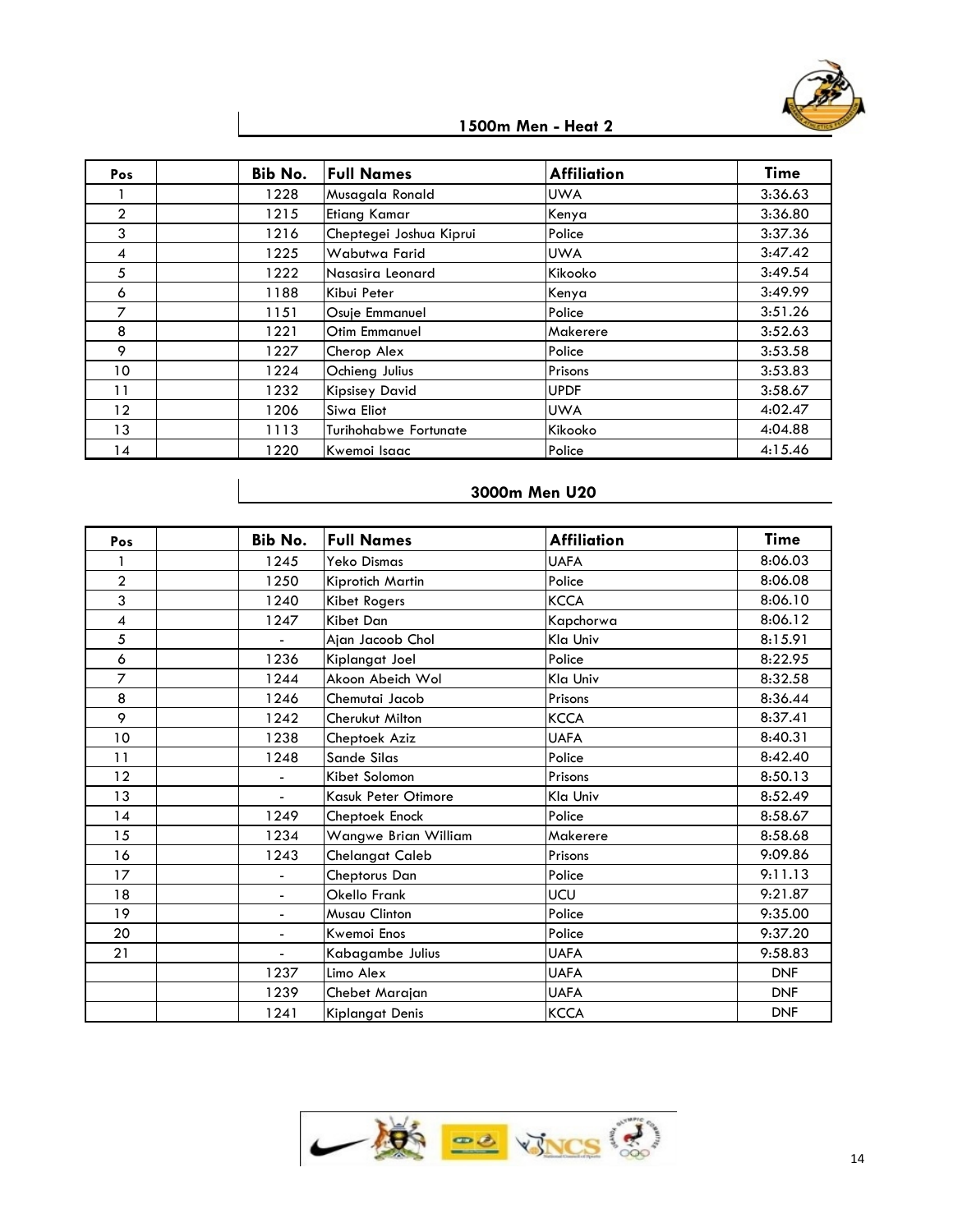

# **3000m SC Men**

| Pos          | Bib No. | <b>Full Names</b>       | <b>Affiliation</b> | <b>Time</b> |
|--------------|---------|-------------------------|--------------------|-------------|
|              | 698     | Sikowo Boniface Abel    | Police             | 8:38.5      |
|              | 846     | Mutai Ezekiel           | Prisons            | 8:38.7      |
| <sup>o</sup> | 842     | Cherotich Denis         | <b>UPDF</b>        | 8:43.3      |
| 4            | 850     | <b>Wakana Nelson</b>    | Prisons            | 8:47.0      |
|              | 706     | Kiprotich Levi          | Alpha              | 8:55.0      |
| 6            | 664     | Chemutai Vincent        | Police             | 9:02.0      |
|              | 702     | <b>Chemonges Martin</b> | Prisons            | 9:04.5      |
| 8            | 710     | Kimtai Anthony          | Arua               | 9:20.3      |

# **10,000m Men Finals**

| Pos            | Bib No. | <b>Full Names</b>    | <b>Affiliation</b>       | <b>Time</b> |
|----------------|---------|----------------------|--------------------------|-------------|
|                | 1162    | Chekwurui Mathew     | Police                   | 29:01.09    |
| $\overline{2}$ | 1163    | Musau Martin         | Police                   | 29:07.78    |
| 3              | 1167    | Kibet Oscar          | <b>KCCA</b>              | 29:20.72    |
| 4              | 1160    | <b>Kurong Moses</b>  | Police                   | 29:35.38    |
| 5              | 1168    | Kibet Isaac          | Prisons                  | 29:45.38    |
| 6              | 1161    | Chebures Ali         | <b>UWA</b>               | 30:07.72    |
| $\overline{7}$ | 1158    | <b>Boshi Silas</b>   | Police                   | 30:33.41    |
| 8              | 1182    | Cheptoyek Patrick    | <b>UPDF</b>              | 30:37.06    |
| 9              | 1177    | Chemonges Leonard    | Police                   | 30:53.25    |
| 10             | 1159    | Jesang Alex          | <b>UAFA</b>              | 30:58.59    |
| 11             | 1166    | Solimo David         | <b>UWA</b>               | 31:17.87    |
| 12             | 1179    | Chemutai Elisha      | Police                   | 31:40.30    |
| 13             | 1156    | Karameka Benson      | Police                   | 32:02.52    |
| 14             | 1173    | Chebet Alex          | Police                   | 32:48.01    |
|                | 1155    | Rogers Rogers        | Bukwo                    | <b>DNF</b>  |
|                | 1164    | Chelangat Levi       | <b>UIAHMS</b>            | <b>DNF</b>  |
|                | 1174    | Kiptoo Victor        | <b>UAFA</b>              | <b>DNF</b>  |
|                | 1181    | Gusberito Opio       | Mbarara Municipal        | <b>DNF</b>  |
|                | 1183    | Kiisa Stephen        | Prisons                  | <b>DNF</b>  |
|                | 1171    | Kwemoi Milton        | Police                   | <b>DNF</b>  |
|                | 1176    | Chemusto Martin      | Police                   | <b>DNF</b>  |
|                | 1172    | Byarhanga Brian      | Police                   | <b>DNF</b>  |
|                | 1180    | Cherop Sam Moi       | Police                   | <b>DNF</b>  |
|                | 1178    | Tusingwire Peter     | <b>Mbarara Municipal</b> | <b>DNF</b>  |
|                | 1170    | Limo Ronald          | Police                   | <b>DNF</b>  |
|                | 1169    | <b>Tungwet Caleb</b> | Arua                     | <b>DNF</b>  |
|                | 1165    | Afoyrwoth Joshua     | <b>UPDF</b>              | <b>DNF</b>  |
|                | 1184    | Agaba Deo            | <b>Kabale Pacers</b>     | <b>DNF</b>  |
|                | 1175    | Kabagambe Julius     | <b>UAFA</b>              | <b>DNF</b>  |